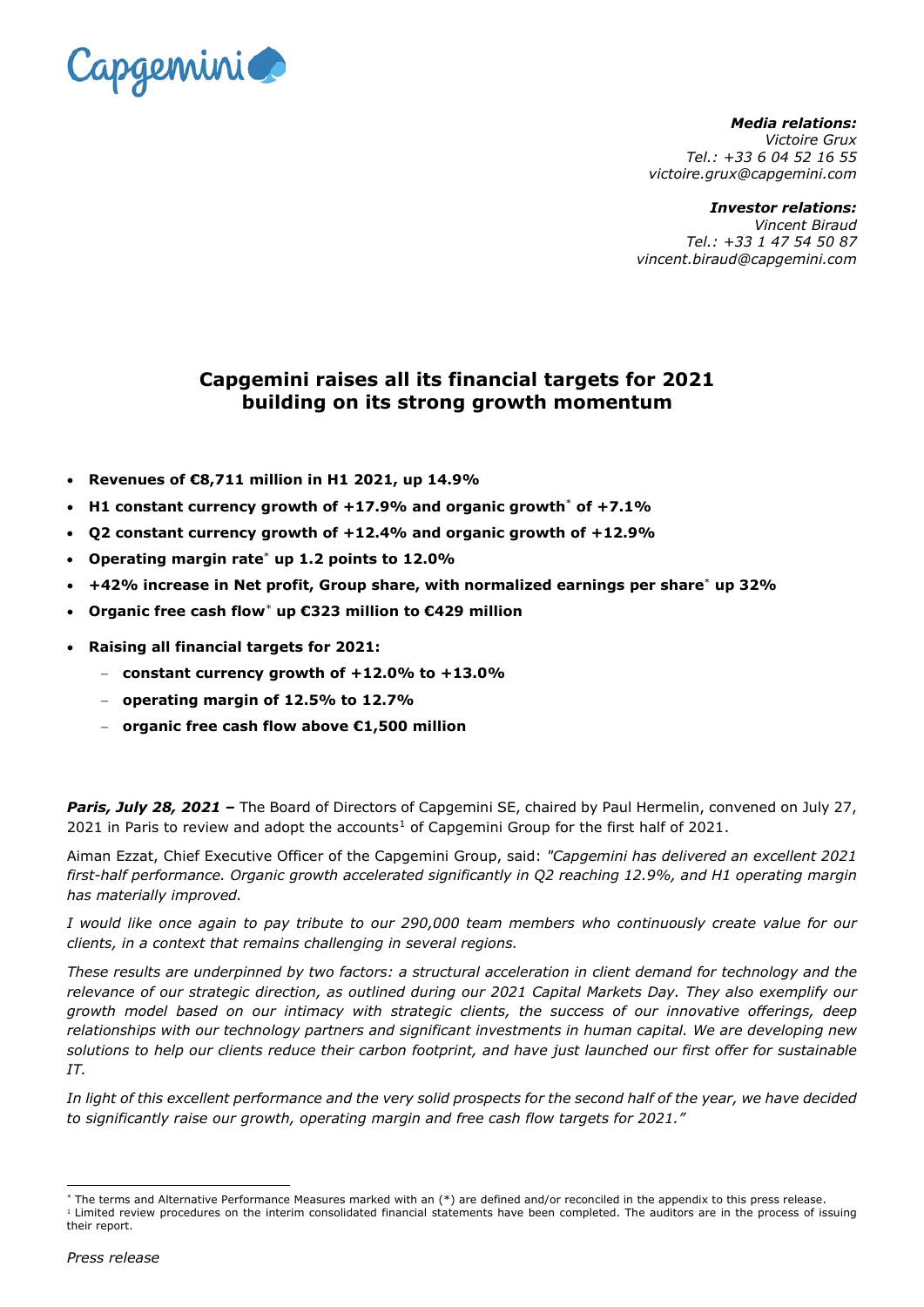## **1ST HALF KEY FIGURES**

| (in millions of euros)                       | H <sub>1</sub> 2020 | H <sub>1</sub> 2021 | Change    |
|----------------------------------------------|---------------------|---------------------|-----------|
| <b>Revenues</b>                              | 7,581               | 8,711               | $+14.9%$  |
| Operating margin <sup>*</sup>                | 818                 | 1,042               | $+28%$    |
| as a % of revenues                           | 10.8%               | $12.0\%$            | $+1.2$ pt |
| <b>Operating profit</b>                      | 577                 | 812                 | $+41%$    |
| as a % of revenues                           | 7.6%                | $9.3\%$             | $+1.7$ pt |
| Net profit (Group share)                     | 311                 | 443                 | $+42%$    |
| Basic earnings per share $(\epsilon)$        | 1.86                | 2.63                | $+42%$    |
| Normalized earnings per share $(\epsilon)^*$ | 2.95 <sup>a</sup>   | 3.91 <sup>a</sup>   | $+32%$    |
| <b>Organic Free Cash Flow*</b>               | 106                 | 479                 | +323      |
| Net cash / (Net debt)*                       | (6,008)             | (4,826)             |           |

<span id="page-1-0"></span><sup>a</sup> Excluding exceptional tax expenses<sup>[2](#page-1-1)</sup> of €56 million in H1 2021 and €26 million in H1 2020.

Capgemini generated **revenues** of €8,711 million in H1 2021. After a Q1 2021 already marked by higher than expected growth, the Group accelerated strongly in the second quarter. Organic growt[h\\*](#page-0-0) (i.e. adjusted for Group scope and exchange rate impacts) was  $+12.9\%$ , compared with  $+1.7\%$  in the previous quarter, with Q2 activity significantly exceeding pre-crisis levels.

For the whole of H1, Group growth reached +14.9% on a reported basis, +17.9% at constant exchange rates and +7.1% organically. **Digital** and **Cloud** services primarily underpinned this performance, accounting for around two-thirds of activity<sup>[3](#page-1-2)</sup> and recording strong double-digit year-on-year growth at constant exchange rates in H1.

**Bookings** totaled €9,128 million in the first six months of 2021, a +20% increase at constant exchange rates year-on-year. The book-to-bill ratio reached 105% in H1 and 111% in Q2, demonstrating the Group's good business momentum.

The **operating margin**[\\*](#page-0-0) is €1,042 million, or 12.0% of revenues, an increase of 28% or 120 basis points yearon-year.

**Other operating income and expenses** represent a net expense of €230 million, down €11 million year-onyear.

Capgemini's **operating profit** is therefore up +41% at €812 million, or 9.3% of revenues.

The **net financial expense** is €85 million, an increase of €21 million on H1 2020 with the acquisition of Altran.

The **income tax** expense is  $\epsilon$ 282 million and includes exceptional tax expenses<sup>2</sup> of  $\epsilon$ 56 million, compared with €26 million last year. Adjusted for these expenses, the effective tax rate is 31.0%, compared with 34.6% in H1 2020 and 33.0% in FY 2020.

**Net profit (Group share)** is up 42% year-on-year at €443 million for the first six months of 2021. **Basic earnings per share** rose by 42% year-on-year to €2.63, while **normalized earnings per share**[\\*](#page-0-0) increased 28% to €3.58. Normalized earnings per share adjusted for exceptional tax expenses rose 32% to €3.91.

The Group generated **organic free cash flo[w](#page-0-0)**\* of €429 million, compared with €106 million in the same period in 2020.

Return to shareholders totaled €329 million in H1 2021, corresponding to the dividend payment (€1.95 per share). Furthermore, the Group disbursed a net amount of €70 million on external growth transactions during the period.

<span id="page-1-2"></span><span id="page-1-1"></span><sup>&</sup>lt;sup>2</sup> These tax expenses relate to (i) the transitional impact of the 2017 U.S. tax reform, and (ii) the consequence of a 2021 change in a local tax regulation on legal restructurings carried out in 2016. <sup>3</sup> Group scope excluding Altran.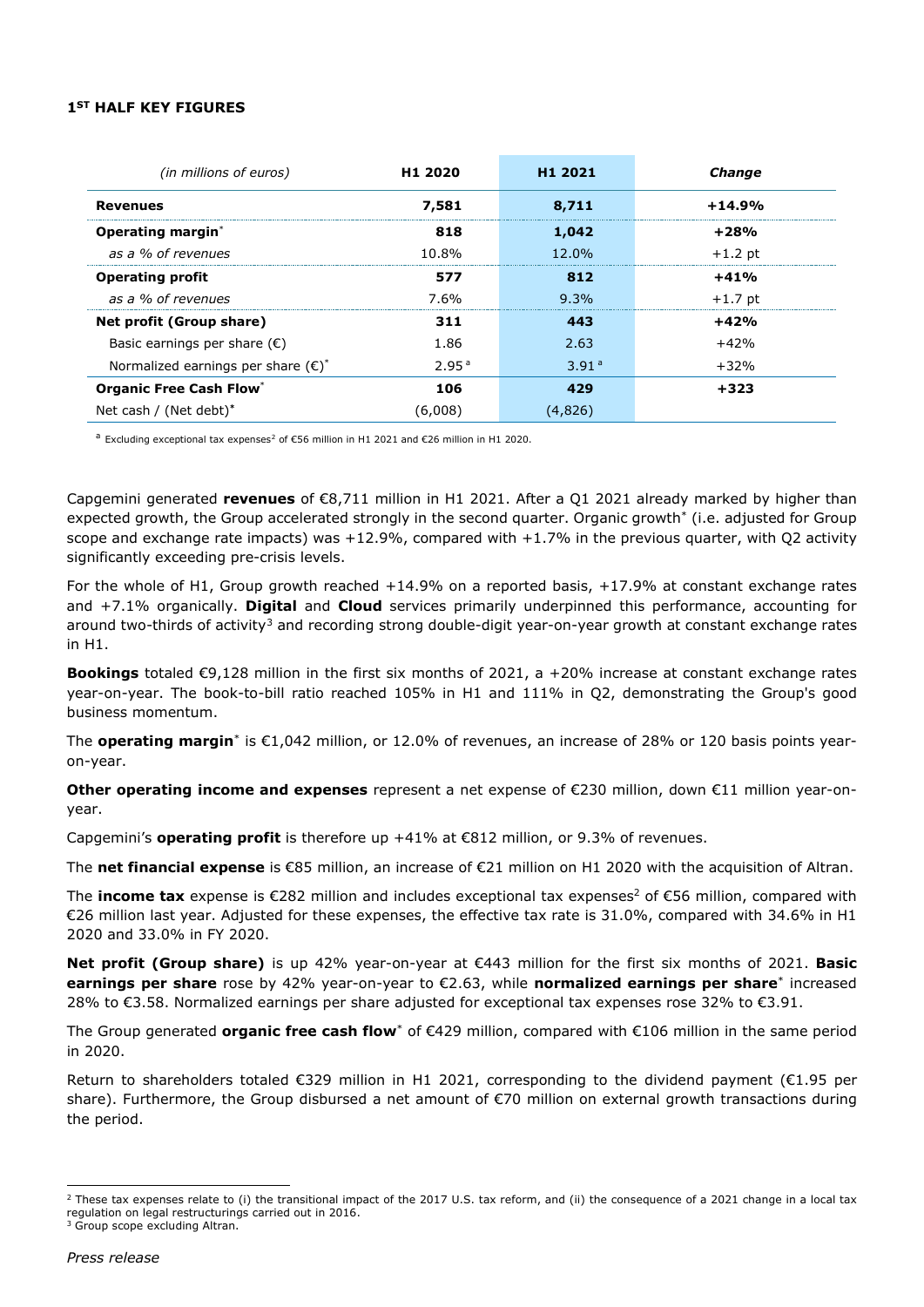## **OPERATION BY REGION**

|                                                   | 01 2021     | 02 2021   | H1 2021     |  |
|---------------------------------------------------|-------------|-----------|-------------|--|
| Growth at constant Group scope and exchange rates | $+1.7%$     | $+12.9%$  | $+7.1%$     |  |
| Impact of changes in Group scope                  | $+22.5$ pts | $-0.5$ pt | $+10.8$ pts |  |
| Growth at constant exchange rates                 | $+24.2%$    | $+12.4%$  | $+17.9%$    |  |
| $o/w$ :                                           |             |           |             |  |
| North America                                     | $+16.1%$    | $+9.0%$   | $+12.3%$    |  |
| United Kingdom and Ireland                        | $+24.1%$    | $+13.6%$  | $+18.5%$    |  |
| France                                            | $+23.2%$    | $+9.9%$   | $+16.2%$    |  |
| Rest of Europe                                    | $+35.3%$    | $+14.2%$  | $+23.7%$    |  |
| Asia-Pacific and Latin America                    | $+17.3%$    | $+25.0%$  | $+21.3%$    |  |

#### **Change in revenues vs. 2020**

Changes in Group scope had a significant impact in Q1 2021 (+22.5 points at Group level), mainly due to the acquisition of Altran, consolidated from April 1, 2020.

Given the very limited impact of scope changes in Q2 (-0.5 points at Group level, due to the divestiture of Odigo on December 30, 2020), constant currency growth rates are far more representative of underlying organic trends (i.e. at constant Group scope and exchange rates).

## • **Q2 2021:**

Organic growth across all Group regions increased significantly on Q1 2021. In particular, France recorded the fastest acceleration, reporting Q2 organic growth well above 10%. This acceleration is also visible across all Group sectors, but especially in those heavily hit by the health crisis: Consumer Goods, Services (including transportation, hospitality and catering) and Manufacturing. The latter sector made a strong recovery, returning in Q2 to an activity level comparable to the pre-crisis period, as did the Consumer Goods sector in Q1.

At constant exchange rates, the **Rest of Europe** (31% of Group revenues), **United Kingdom and Ireland** (12% of Group revenues) and **Asia-Pacific and Latin America** (7% of Group revenues) regions grew significantly above 10%, while **France** (21% of Group revenues) and **North America** (29% of Group revenues) reported high single-digit growth.

These regional trends were fueled by relatively global sector trends. At constant exchange rates, growth is high double-digit in **Consumer Goods** (13% of Group revenues), **Manufacturing** (25% of Group revenues and also including Life Sciences), **Services** (5% of Group revenues) and the **Public Sector** (14% of Group revenues). **Financial Services** (22% of Group revenues) and the **TMT** sector (Telecom, Media and Technology, 13% of Group revenues) came next. Only the momentum of the **Energy & Utilities** sector (8% of Group revenues) fell significantly short of that of the rest of the Group.

## • **H1 2021:**

Given the magnitude of the Q2 acceleration, the activity trends detailed above also apply to the entire half-year. All Group regions reported double-digit growth rates year-on-year at constant exchange rates. This performance takes into account the impact of Altran's consolidation, which is nonetheless limited to Q1 as explained above.

Revenues in **North America** therefore grew by +12.3% at constant exchange rates, driven mainly by the underlying organic momentum of the Consumer Goods and Manufacturing sectors. The operating margin rate improved further to 15.7%, from 14.4% in the first half of 2020.

Momentum was even stronger in the **United Kingdom and Ireland** region, with activity growth of +18.5% at constant exchange rates. Public Sector and Financial Services organic growth remained buoyant in the half-year, with Consumer Goods accelerating steadily. The operating margin reached a record level of 17.6%, compared with 14.3% a year earlier.

**France** revenues grew by +16.2% at constant exchange rates. The Public Sector and Consumer Goods contributed the most to organic growth during the period, while the Manufacturing sector closed the period on a strong momentum. The operating margin improved by 60 basis points year-on-year to 7.5%.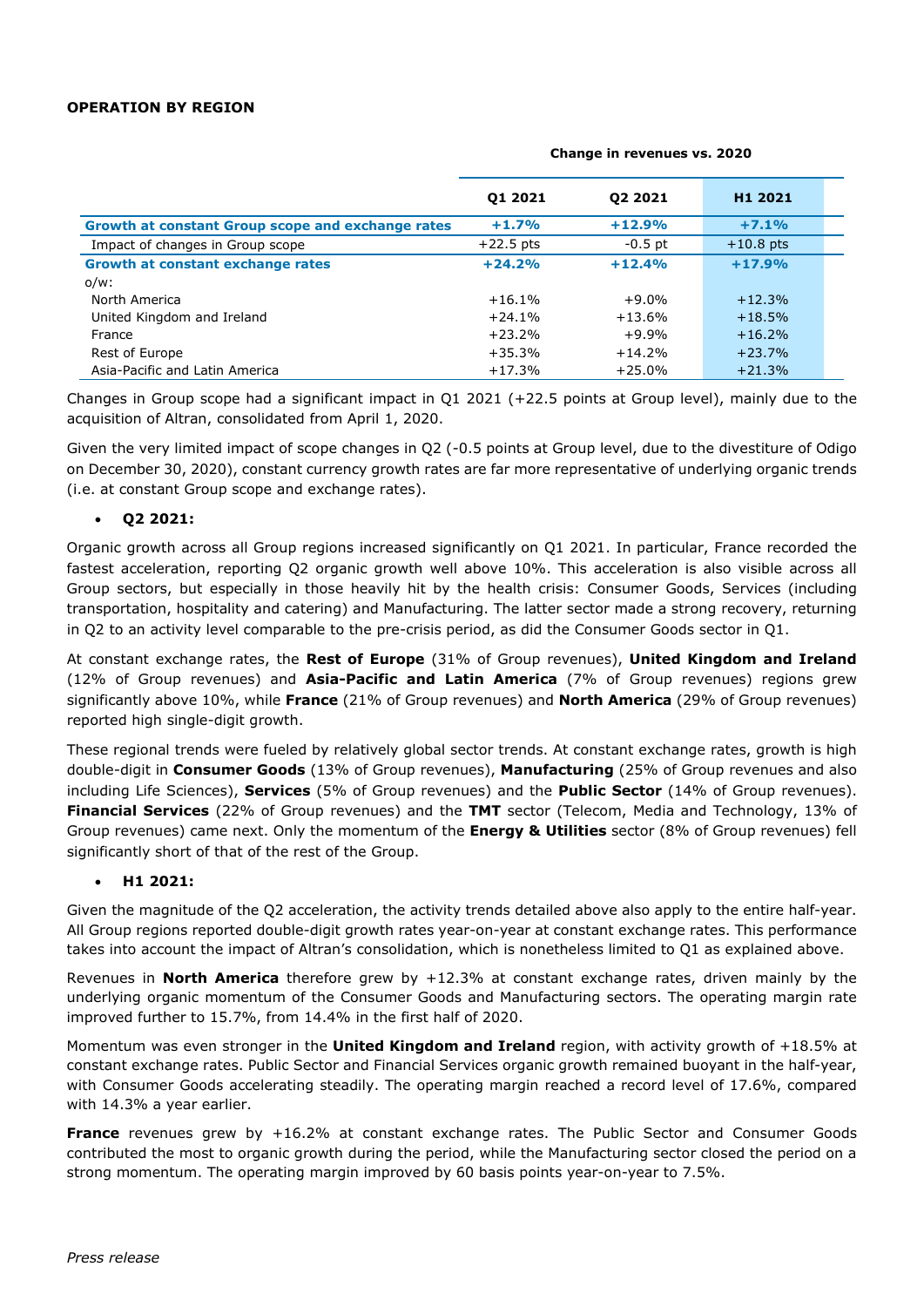The **Rest of Europe** region grew +23.7% at constant exchange rates. The Manufacturing, Consumer Goods and TMT sectors reported the strongest organic trend. The operating margin increased significantly to 11.5% from 10.2% one year ago.

Finally, the **Asia-Pacific and Latin America** region reported revenue growth of +21.3% at constant exchange rates. Organically, the Financial Services, Consumer Goods, TMT and Manufacturing sectors all reported doubledigit growth. The region reported a 2-point increase in its operating margin to 12.5%, from 10.5% in H1 2020.

## **OPERATIONS BY BUSINESS**

|                           | Change in total revenues <sup>*</sup> by business vs. 2020<br>at constant exchange rates |          |                     |  |
|---------------------------|------------------------------------------------------------------------------------------|----------|---------------------|--|
|                           | 01 2021                                                                                  | 02 2021  | H <sub>1</sub> 2021 |  |
| Strategy & Transformation | $+25.2%$                                                                                 | $+29.3%$ | $+27.3%$            |  |
| Applications & Technology | $+5.7%$                                                                                  | $+14.6%$ | $+10.1%$            |  |
| Operations & Engineering  | $+77.6%$                                                                                 | $+7.7%$  | $+33.6%$            |  |

## • **Q2 2021:**

All Group business lines also showed a further increase in organic growth in total revenue[s\\*](#page-0-0) compared with Q1. In particular, organic growth was a solid double-digit in **Strategy & Transformation** services (8% of Group revenues) and **Applications & Technology** services (61% of Group revenues and Capgemini's core business), but also in Engineering services, which saw a strong return to growth and Q2 activity levels comparable with the pre-crisis period. This excellent performance, combined with strong organic growth in Infrastructure and Cloud services, as well as in Business Services (before the impact of the Odigo divestment), brought organic growth in **Operations & Engineering** services (31% of Group revenues) to above 10%, compared with 7.7% at constant exchange rates.

#### • **H1 2021:**

For the whole of H1 and at constant exchange rates, **Strategy & Transformation** consulting services reported a +27.3% rise in total revenues. **Applications & Technology** total revenues increased +10.1%. Finally, **Operations & Engineering** total revenues grew +33.6% at constant exchange rates with the Q1 impact of the consolidation of Altran, which mainly delivers Engineering services.

## **HEADCOUNT**

At June 30, 2021, the Group's total headcount stood at 289,500, up +9.2% year-on-year, with 163,200 employees in offshore centers (56% of the total Group headcount, up 3 points on June 30, 2020).

## **BALANCE SHEET**

Capgemini's balance sheet structure was relatively unchanged in H1 2021.

At June 30, 2021, the Group had cash and cash equivalents and cash management assets of €2.9 billion. After accounting for borrowings of nearly €7.8 billion, Capgemini net deb[t\\*](#page-0-0) stands at €4.8 billion at June 30, 2021, compared with €6.0 billion at June 30, 2020 and €4.9 billion at December 31, 2020.

## **OUTLOOK**

Given the confirmed stronger than expected momentum, the Group is raising all its targets for the fiscal year and is now aiming in 2021 for:

- constant currency growth of  $+12.0\%$  to  $+13.0\%$ , instead of  $+7.0\%$  to  $+9.0\%$  previously;
- an operating margin of 12.5% to 12.7%, instead of 12.2% to 12.4%;
- organic free cash flow above €1,500 million, compared with €1,300 million.

The inorganic contribution to growth is anticipated at c. 5.0 points (4.5 points previously).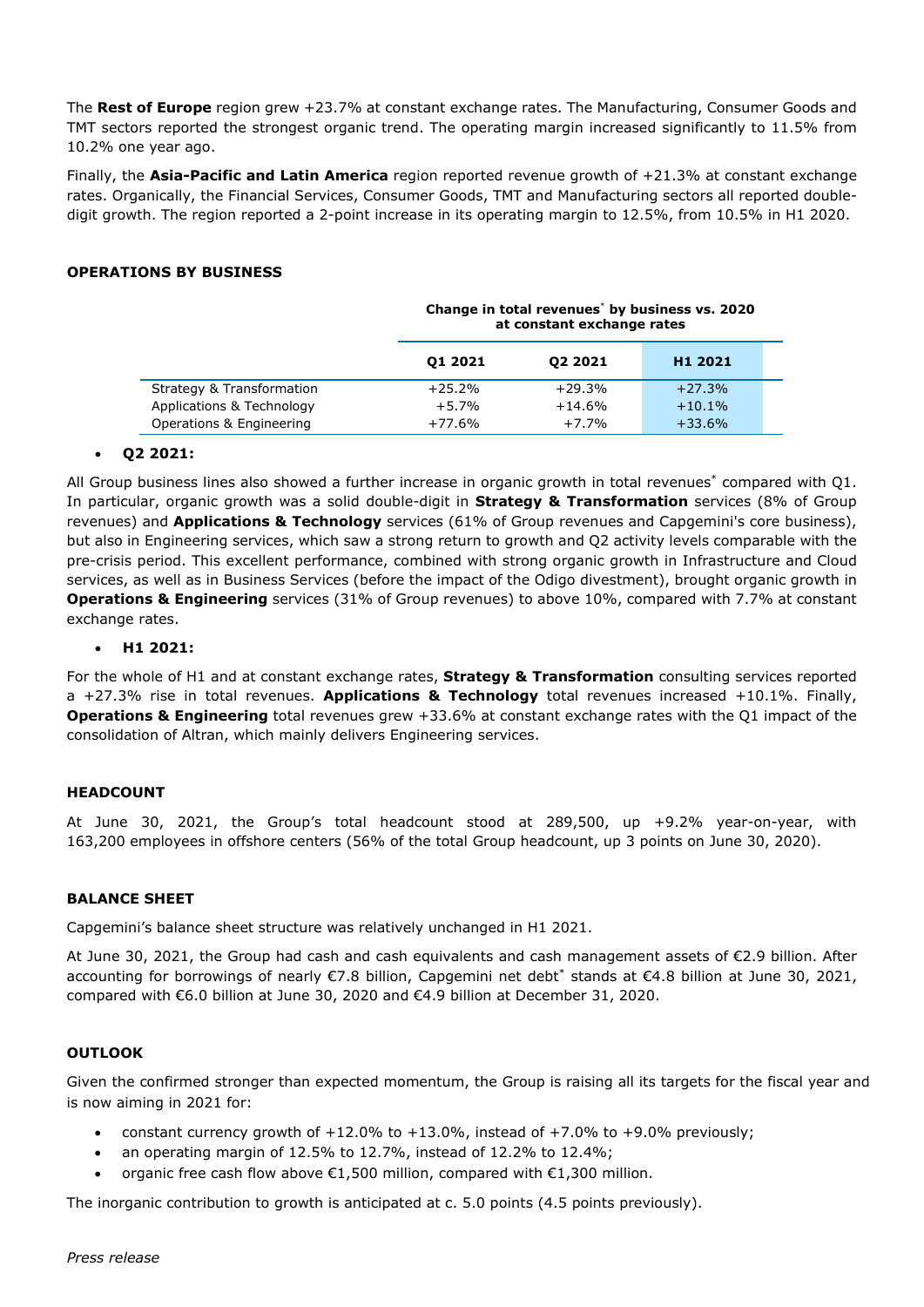## **CONFERENCE CALL**

Aiman Ezzat, Chief Executive Officer and Carole Ferrand, Chief Financial Officer, will present this press release during a conference call in English to be held **today at 7.00 a.m. Paris time (CET)**. You can follow this conference call live via webcast at the following [link.](https://edge.media-server.com/mmc/p/xycqt6qg) A replay will also be available for a period of one year.

All documents relating to this publication will be placed online on the Capgemini investor website at [https://investors.capgemini.com/en/.](https://investors.capgemini.com/en/)

#### **PROVISIONAL CALENDAR**

| October 28, 2021  | Q3 2021 revenues      |
|-------------------|-----------------------|
| February 14, 2022 | FY 2021 results       |
| April 28, 2022    | Q1 2022 revenues      |
| May 19, 2022      | Shareholders' Meeting |

## **DISCLAIMER**

This press release may contain forward-looking statements. Such statements may include projections, estimates, assumptions, statements regarding plans, objectives, intentions and/or expectations with respect to future financial results, events, operations and services and product development, as well as statements, regarding future performance or events. Forward-looking statements are generally identified by the words "expects", "anticipates", "believes", "intends", "estimates", "plans", "projects", "may", "would", "should" or the negatives of these terms and similar expressions. Although Capgemini's management currently believes that the expectations reflected in such forward-looking statements are reasonable, investors are cautioned that forward-looking statements are subject to various risks and uncertainties (including, without limitation, risks identified in Capgemini's Universal Registration Document available on Capgemini's website), because they relate to future events and depend on future circumstances that may or may not occur and may be different from those anticipated, many of which are difficult to predict and generally beyond the control of Capgemini. Actual results and developments may differ materially from those expressed in, implied by or projected by forward-looking statements. Forward-looking statements are not intended to and do not give any assurances or comfort as to future events or results. Other than as required by applicable law, Capgemini does not undertake any obligation to update or revise any forward-looking statement.

This press release does not contain or constitute an offer of securities for sale or an invitation or inducement to invest in securities in France, the United States or any other jurisdiction.

## **About Capgemini**

Capgemini is a global leader in partnering with companies to transform and manage their business by harnessing the power of technology. The Group is guided everyday by its purpose of unleashing human energy through technology for an inclusive and sustainable future. It is a responsible and diverse organization of 290,000 team members in nearly 50 countries. With its strong 50 year heritage and deep industry expertise, Capgemini is trusted by its clients to address the entire breadth of their business needs, from strategy and design to operations, fueled by the fast evolving and innovative world of cloud, data, AI, connectivity, software, digital engineering and platforms. The Group reported in 2020 global revenues of €16 billion.

Get The Future You Want | [www.capgemini.com](http://www.capgemini.com/#_blank)

**\* \***

**\***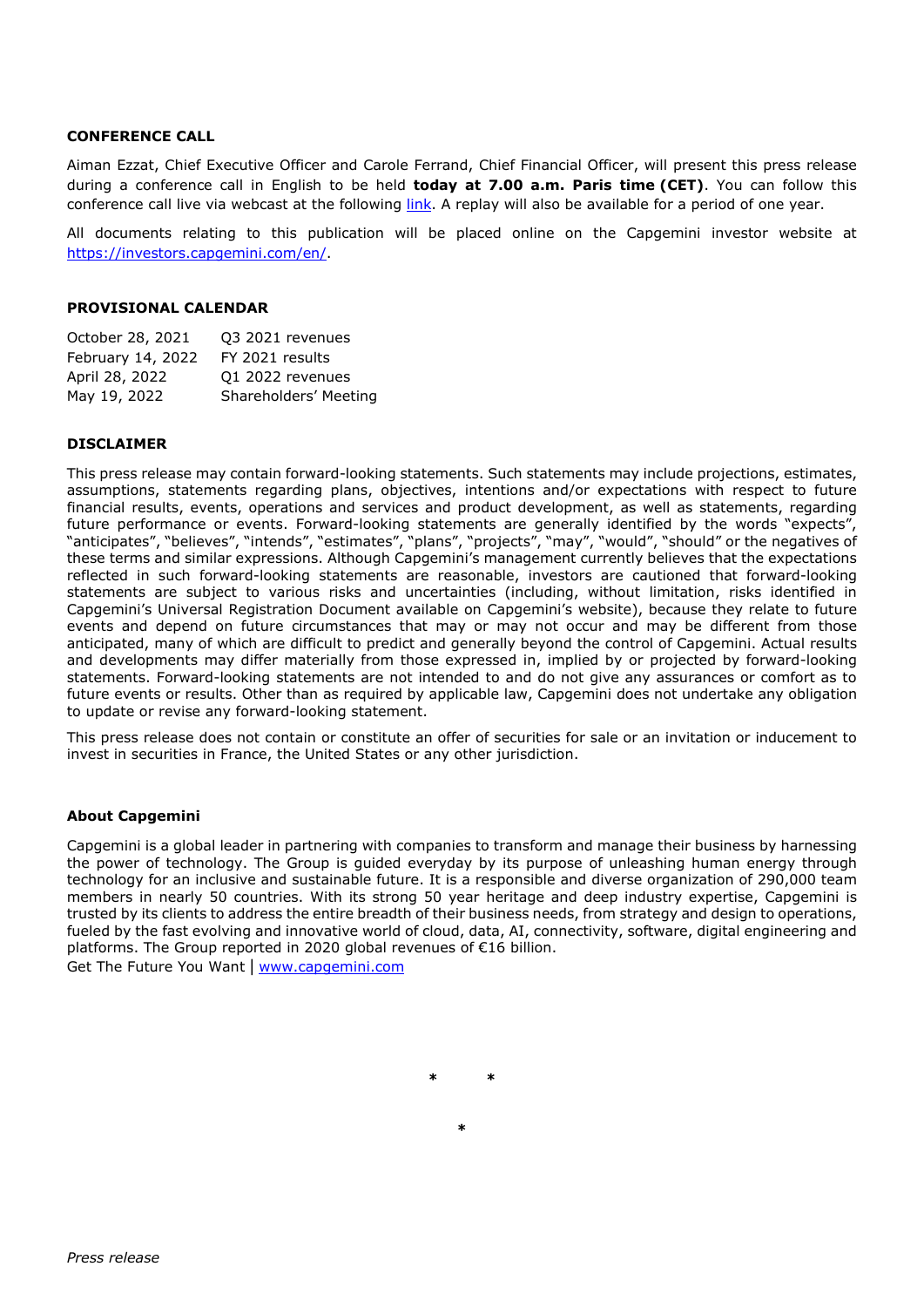## **APPENDIX**[4](#page-5-0)

## **BUSINESS CLASSIFICATION**

- **Strategy & Transformation** includes all strategy, innovation and transformation consulting services.
- **Applications & Technology** brings together "Application Services" and related activities and notably local technology services.
- **Operations & Engineering** encompasses all other Group businesses. These comprise Business Services (including Business Process Outsourcing and transaction services), all Infrastructure and Cloud Services, and R&D and Engineering Services.

## **DEFINITIONS**

**Organic growth**, or like-for-like growth, in revenues is the growth rate calculated **at constant Group scope and exchange rates**. The Group scope and exchange rates used are those for the reported period. Exchange rates for the reported period are also used to calculate **growth at constant exchange rates**.

| <b>Reconciliation of growth rates</b> | 01 2021     | <b>Q2 2021</b> | H <sub>1</sub> 2021 |
|---------------------------------------|-------------|----------------|---------------------|
| <b>Organic growth</b>                 | $+1.7%$     | $+12.9%$       | $+7.1%$             |
| Impact of changes in Group scope      | $+22.5$ pts | $-0.5$ pt      | $+10.8$ pts         |
| Growth at constant exchange rates     | $+24.2%$    | $+12.4%$       | $+17.9%$            |
| Exchange rate fluctuations            | $-3.8$ pts  | $-2.3$ pts     | $-3.0$ pts          |
| <b>Reported growth</b>                | $+20.4%$    | $+10.1%$       | $+14.9%$            |

When determining activity trends by business and in accordance with internal operating performance measures, growth at constant exchange rates is calculated based on **total revenues**, i.e. before elimination of interbusiness billing. The Group considers this to be more representative of activity levels by business. As its businesses change, an increasing number of contracts require a range of business expertise for delivery, leading to a rise in inter-business flows

**Operating margin** is one of the Group's key performance indicators. It is defined as the difference between revenues and operating costs. It is calculated before "Other operating income and expenses" which include amortization of intangible assets recognized in business combinations, the charge resulting from the deferred recognition of the fair value of shares granted to employees (including social security contributions and employer contributions), and non-recurring revenues and expenses, notably impairment of goodwill, negative goodwill, capital gains or losses on disposals of consolidated companies or businesses, restructuring costs incurred under a detailed formal plan approved by the Group's management, the cost of acquiring and integrating companies acquired by the Group, including earn-outs comprising conditions of presence, and the effects of curtailments, settlements and transfers of defined benefit pension plans.

Normalized net profit is equal to profit for the year (Group share) adjusted for the impact of items recognized in "Other operating income and expense", net of tax calculated using the effective tax rate. **Normalized earnings per share** is computed like basic earnings per share, i.e. excluding dilution.

**Organic free cash flow** is equal to cash flow from operations less acquisitions of property, plant, equipment and intangible assets (net of disposals) and repayments of lease liabilities, adjusted for cash out relating to the net interest cost.

**COVID-19**: The impact of the health crisis on the consolidated financial statements at June 30, 2021 is not isolated. The definition of the above alternative performance measures is therefore unchanged and, in accordance with past practice, these financial statements include in other operating income and expenses a non-material amount of incremental and non-recurring costs related to this crisis.

<span id="page-5-0"></span><sup>4</sup> Note that in the appendix, certain totals may not equal the sum of amounts due to rounding adjustments.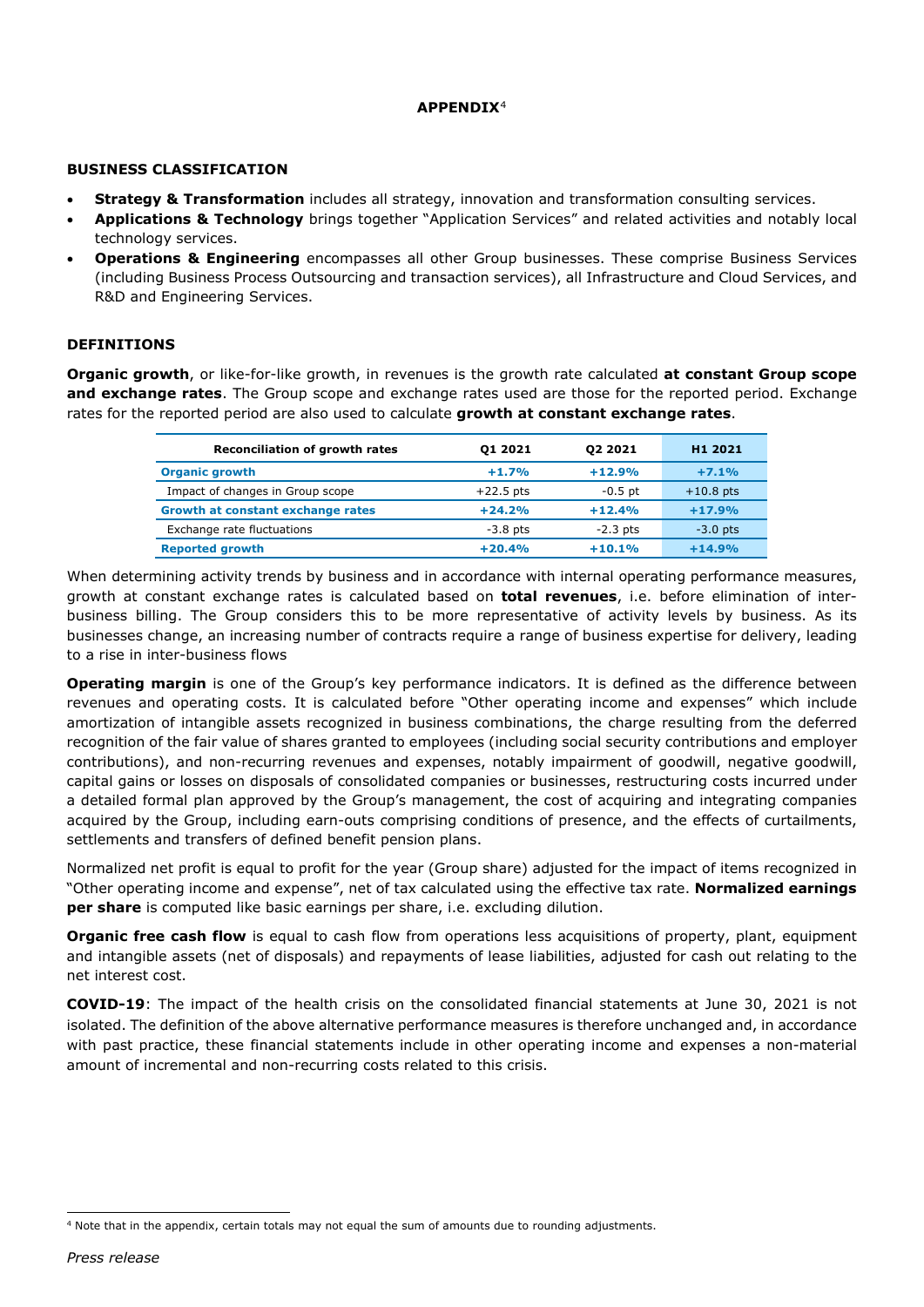## **RESULTS BY REGION**

|                                | <b>Revenues</b>                                  | Year-on-year growth |                               | Operating margin rate |                     |
|--------------------------------|--------------------------------------------------|---------------------|-------------------------------|-----------------------|---------------------|
|                                | H <sub>1</sub> 2021<br>(in millions of<br>euros) | Reported            | At constant<br>exchange rates | H <sub>1</sub> 2020   | H <sub>1</sub> 2021 |
| North America                  | 2,478                                            | $+3.3%$             | $+12.3%$                      | 14.4%                 | 15.7%               |
| United Kingdom and Ireland     | 1,018                                            | $+19.3%$            | $+18.5%$                      | 14.3%                 | 17.6%               |
| France                         | 1,872                                            | $+16.2%$            | $+16.2%$                      | 6.9%                  | 7.5%                |
| Rest of Europe                 | 2,710                                            | $+24.8%$            | $+23.7%$                      | 10.2%                 | 11.5%               |
| Asia-Pacific and Latin America | 633                                              | $+16.4%$            | $+21.3%$                      | 10.5%                 | 12.5%               |
| <b>TOTAL</b>                   | 8,711                                            | $+14.9%$            | $+17.9%$                      | 10.8%                 | 12.0%               |

## **RESULTS BY BUSINESS**

|                           | Total revenues                                  | Year-on-year growth                                                             |
|---------------------------|-------------------------------------------------|---------------------------------------------------------------------------------|
|                           | H <sub>1</sub> 2021<br>(% of Group<br>revenues) | At constant exchange rates<br>in Total revenues <sup>*</sup><br>of the business |
| Strategy & Transformation | 7%                                              | $+27.3%$                                                                        |
| Applications & Technology | 62%                                             | $+10.1%$                                                                        |
| Operations & Engineering  | 31%                                             | $+33.6%$                                                                        |

## **SUMMARY INCOME STATEMENT AND OPERATING MARGIN**

| (in millions of euros)                                          | H <sub>1</sub> 2020 | H <sub>1</sub> 2021 | Change   |
|-----------------------------------------------------------------|---------------------|---------------------|----------|
| <b>Revenues</b>                                                 | 7,581               | 8,711               | $+14.9%$ |
| Operating expenses                                              | (6, 763)            | (7,669)             |          |
| <b>Operating margin</b>                                         | 818                 | 1,042               | $+28%$   |
| as a % of revenues                                              | 10.8%               | 12.0%               |          |
| Other operating income and expense                              | (241)               | (230)               |          |
| <b>Operating profit</b>                                         | 577                 | 812                 | $+41%$   |
| as a % of revenues                                              | 7.6%                | 9.3%                |          |
| Net financial expense                                           | (64)                | (85)                |          |
| Income tax income/(expense)                                     | (204)               | (282)               |          |
| (-) Non-controlling interests and share of profit of associates | 2                   | (2)                 |          |
| <b>Profit for the period, Group share</b>                       | 311                 | 443                 | $+42%$   |

## **NORMALIZED AND DILUTED EARNINGS PER SHARE**

| (in millions of euros)                                 | H <sub>1</sub> 2020 | H <sub>1</sub> 2021 | Change |
|--------------------------------------------------------|---------------------|---------------------|--------|
| Average number of shares outstanding                   | 167,646,025         | 168,453,627         |        |
| <b>BASIC EARNINGS PER SHARE (in euros)</b>             | 1.86                | 2.63                | $+42%$ |
| Diluted average number of shares outstanding           | 172,704,349         | 173,684,216         |        |
| <b>DILUTED EARNINGS PER SHARE (in euros)</b>           | 1.80                | 2.55                | $+42%$ |
|                                                        |                     |                     |        |
| (in millions of euros)                                 | H <sub>1</sub> 2020 | H <sub>1</sub> 2021 | Change |
| <b>Profit for the period, Group share</b>              | 311                 | 443                 | $+42%$ |
| Effective tax rate, excluding exceptional tax expenses | 34.6%               | 31.0%               |        |
| (-) Other operating income and expenses, net of tax    | 158                 | 159                 |        |
| Normalized profit for the period                       | 469                 | 602                 | $+28%$ |
| Average number of shares outstanding                   | 167,646,025         | 168,453,627         |        |
| <b>NORMALIZED EARNINGS PER SHARE (in euros)</b>        | 2.80                | 3.58                | $+28%$ |

The Group recognized exceptional tax expenses of €56 million in H1 2021, compared with €26 million in H1 2020. These tax expenses relate to (i) the transitional impact of the 2017 U.S. tax reform and (ii) the consequence of a 2021 change in a local tax regulation on legal restructurings carried out in 2016.